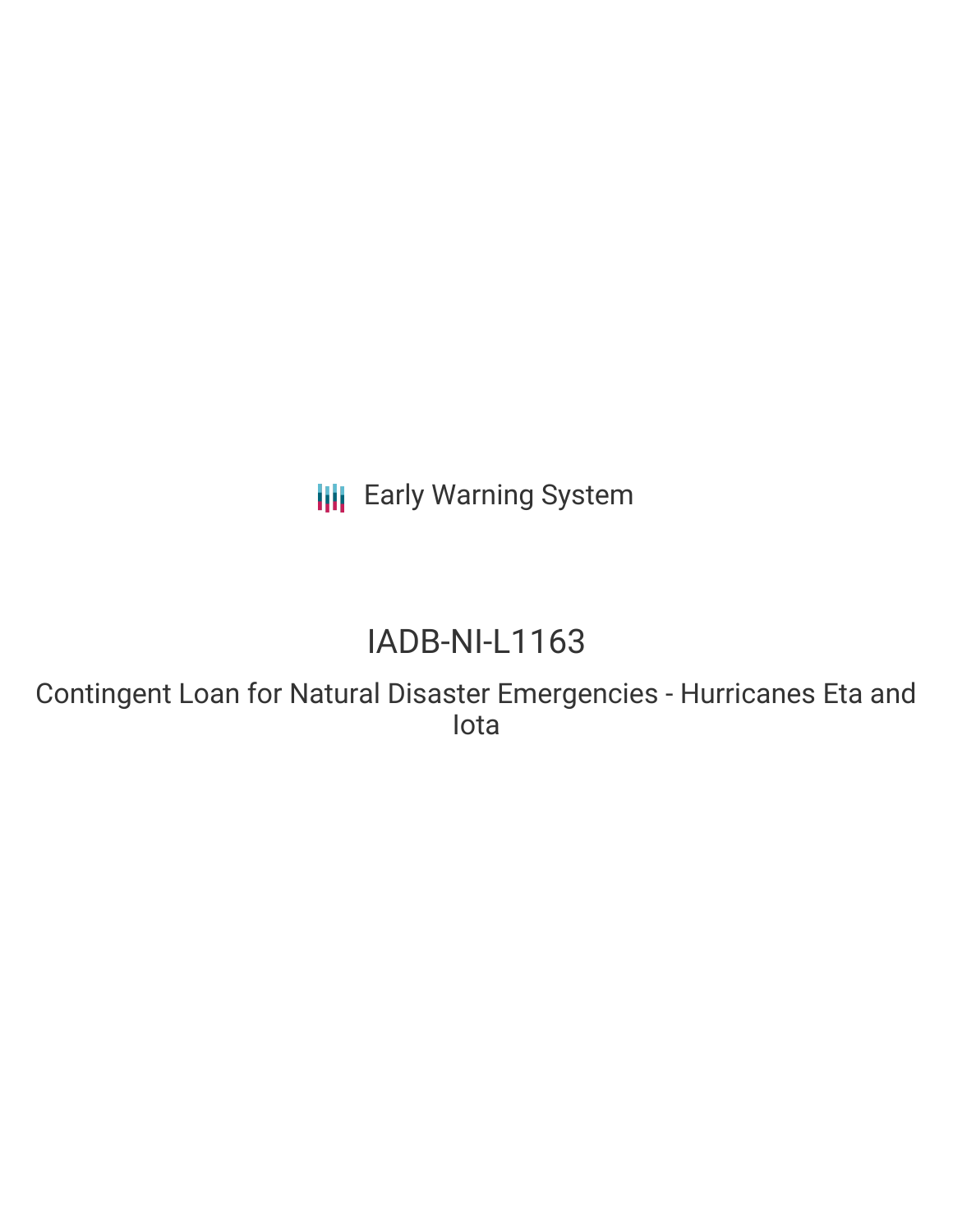

## **Quick Facts**

| <b>Countries</b>               | Nicaragua                              |
|--------------------------------|----------------------------------------|
| <b>Financial Institutions</b>  | Inter-American Development Bank (IADB) |
| <b>Status</b>                  | Active                                 |
| <b>Bank Risk Rating</b>        | U                                      |
| <b>Voting Date</b>             | 2020-12-11                             |
| <b>Borrower</b>                | Government of Nicaragua                |
| <b>Sectors</b>                 | Law and Government                     |
| <b>Investment Type(s)</b>      | Loan                                   |
| <b>Investment Amount (USD)</b> | $$35.00$ million                       |
| <b>Project Cost (USD)</b>      | \$35.00 million                        |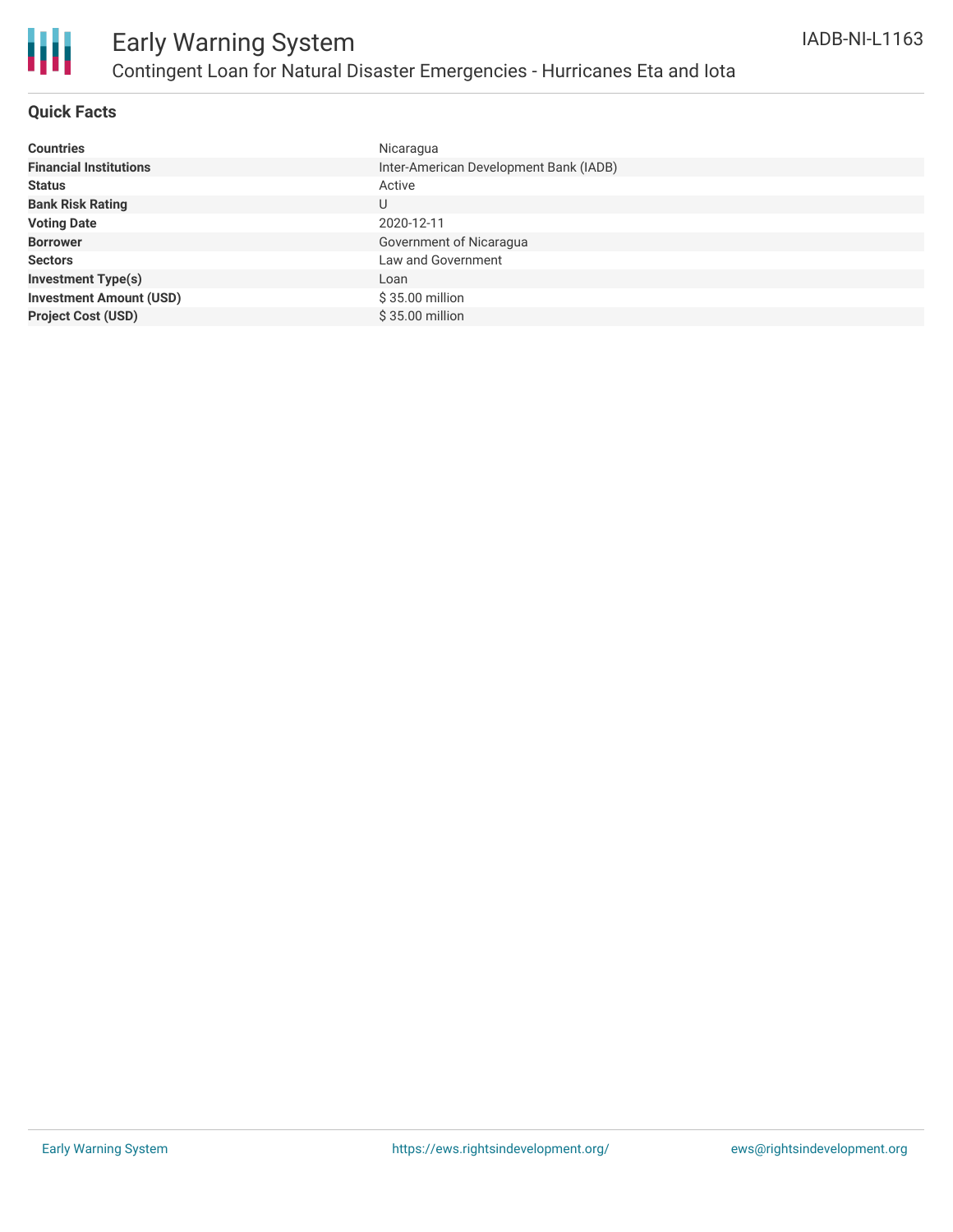

## **Project Description**

The objective of the operation is to mitigate the impact of severe or catastrophic natural disasters on the public finances of Nicaragua by increasing the availability, stability, and efficiency of contingent financing to respond to emergencies caused by such events. The specific objective of the operation is to make liquid resources more readily available and to increase the stability and efficiency of the country's ex ante financial coverage in order to promptly cover the extraordinary expenses that are likely to arise during emergencies caused by severe or catastrophic natural disasters.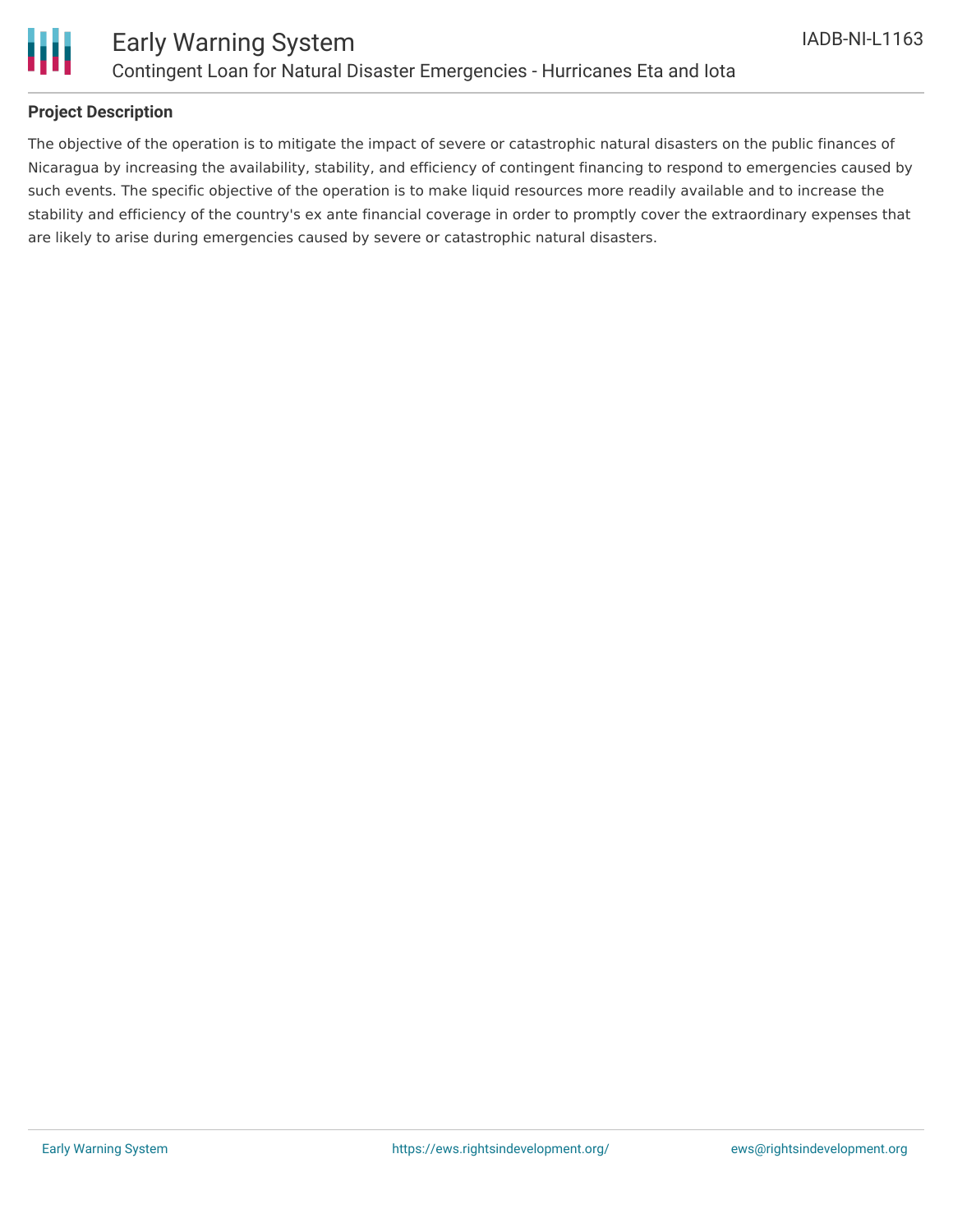

# Early Warning System Contingent Loan for Natural Disaster Emergencies - Hurricanes Eta and Iota

### **Investment Description**

• Inter-American Development Bank (IADB)